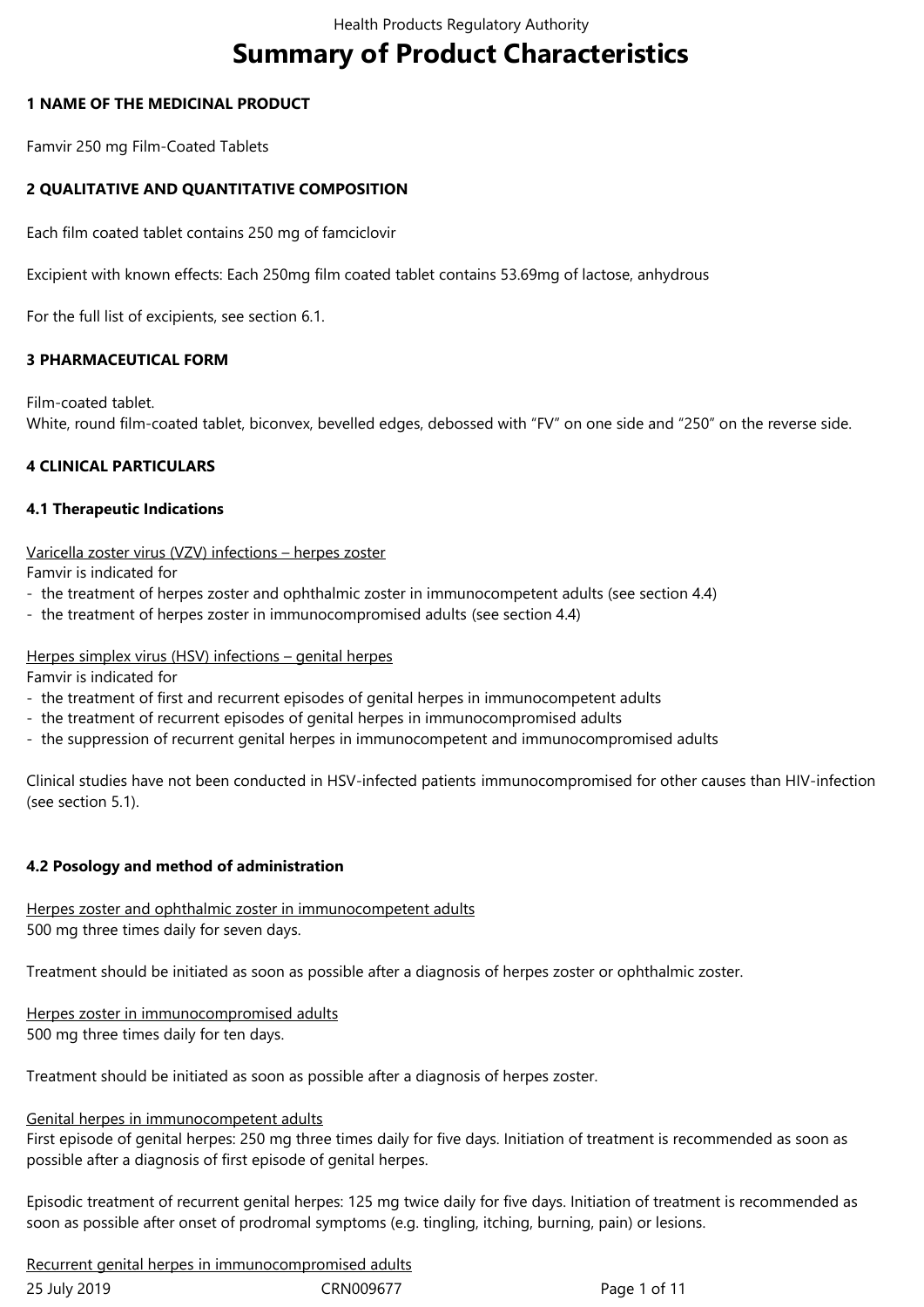#### Health Products Regulatory Authority

Episodic treatment of recurrent genital herpes: 500 mg twice daily for seven days. Initiation of treatment is recommended as soon as possible after onset of prodromal symptoms (e.g. tingling, itching, burning, pain) or lesions.

#### Suppression of recurrent genital herpes in immunocompetent adults

250 mg twice daily. Suppressive therapy should be discontinued after a maximum of 12 months of continuous antiviral therapy to reassess recurrence frequency and severity. The minimum period of reassessment should include two recurrences. Patients who continue to have significant disease may restart suppressive therapy.

Suppression of recurrent genital herpes in immunocompromised adults 500 mg twice daily.

#### Patients with renal impairment

Because reduced clearance of penciclovir is related to reduced renal function, as measured by creatinine clearance, special attention should be given to doses in patients with impaired renal function. Dose recommendations for adult patients with renal impairment are provided in Table 1.

Table 1 Dose recommendations for adult patients with renal impairment

| Indication and nominal dose regimen       | <b>Creatinine clearance</b><br>[m]/min] | <b>Adjusted</b><br>dose<br>regimen                          |
|-------------------------------------------|-----------------------------------------|-------------------------------------------------------------|
| Herpes zoster in immunocompetent adults   |                                         |                                                             |
| 500 mg three times daily for 7 days       | $\geq 60$                               | 500 mg<br>three<br>times<br>daily for<br>7 days             |
|                                           | 40 to 59                                | 500 mg<br>twice<br>daily for<br>7 days                      |
|                                           | 20 to 39                                | 500 mg<br>once<br>daily for<br>7 days                       |
|                                           | $< 20$                                  | 250 mg<br>once<br>daily for<br>7 days                       |
|                                           | Haemodialysis patients                  | 250 mg<br>following<br>each<br>dialysis<br>during<br>7 days |
| Herpes zoster in immunocompromised adults |                                         |                                                             |
| 500 mg three times daily for 10 days      | $\geq 60$                               | 500 mg<br>three<br>times<br>daily for<br>10 days            |
|                                           | 40 to 59                                | 500 mg<br>twice<br>daily for<br>10 days                     |
|                                           | 20 to 39                                | 500 mg<br>once<br>daily for<br>10 days                      |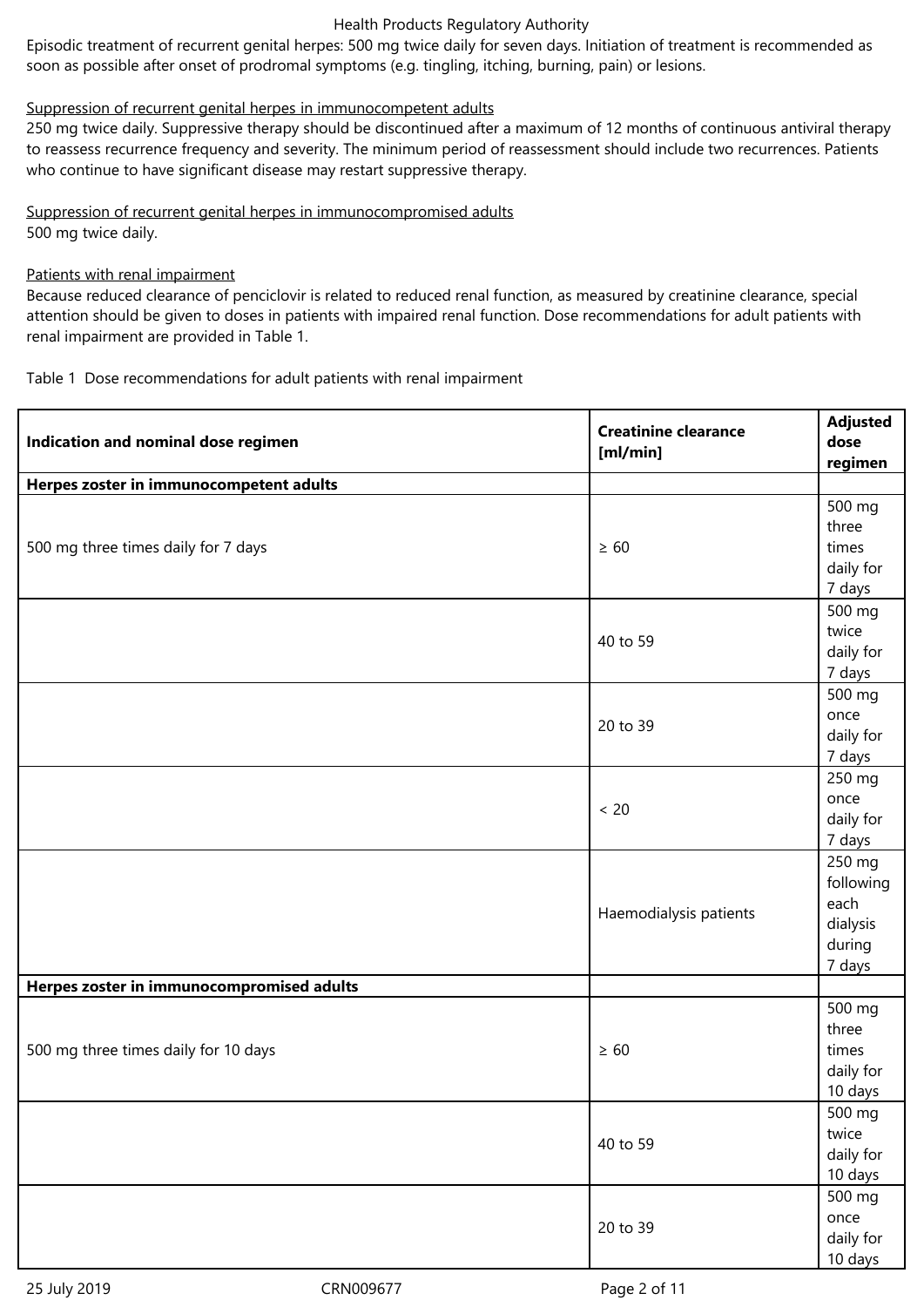|                                                                                                | < 20                   | 250 mg<br>once<br>daily for<br>10 days                       |
|------------------------------------------------------------------------------------------------|------------------------|--------------------------------------------------------------|
|                                                                                                | Haemodialysis patients | 250 mg<br>following<br>each<br>dialysis<br>during<br>10 days |
| Genital herpes in immunocompetent adults - first episode of genital herpes                     |                        |                                                              |
| 250 mg three times daily for 5 days                                                            | $\geq 40$              | 250 mg<br>three<br>times<br>daily for<br>5 days              |
|                                                                                                | 20 to 39               | 250 mg<br>twice<br>daily for<br>5 days                       |
|                                                                                                | < 20                   | 250 mg<br>once<br>daily for<br>5 days                        |
|                                                                                                | Haemodialysis patients | 250 mg<br>following<br>each<br>dialysis<br>during<br>5 days  |
| Genital herpes in immunocompetent adults - episodic treatment of<br>recurrent genital herpes   |                        |                                                              |
| 125 mg twice daily for 5 days                                                                  | $\geq 20$              | 125 mg<br>twice<br>daily for<br>5 days                       |
|                                                                                                | < 20                   | 125 mg<br>once<br>daily for<br>5 days                        |
|                                                                                                | Haemodialysis patients | 125 mg<br>following<br>each<br>dialysis<br>during<br>5 days  |
| Genital herpes in immunocompromised adults - episodic treatment of<br>recurrent genital herpes |                        |                                                              |
| 500 mg twice daily for 7 days                                                                  | $\geq 40$              | 500 mg<br>twice<br>daily for<br>7 days                       |
|                                                                                                | 20 to 39               | 500 mg<br>once<br>daily for<br>7 days                        |
|                                                                                                | < 20                   | 250 mg<br>once<br>daily for                                  |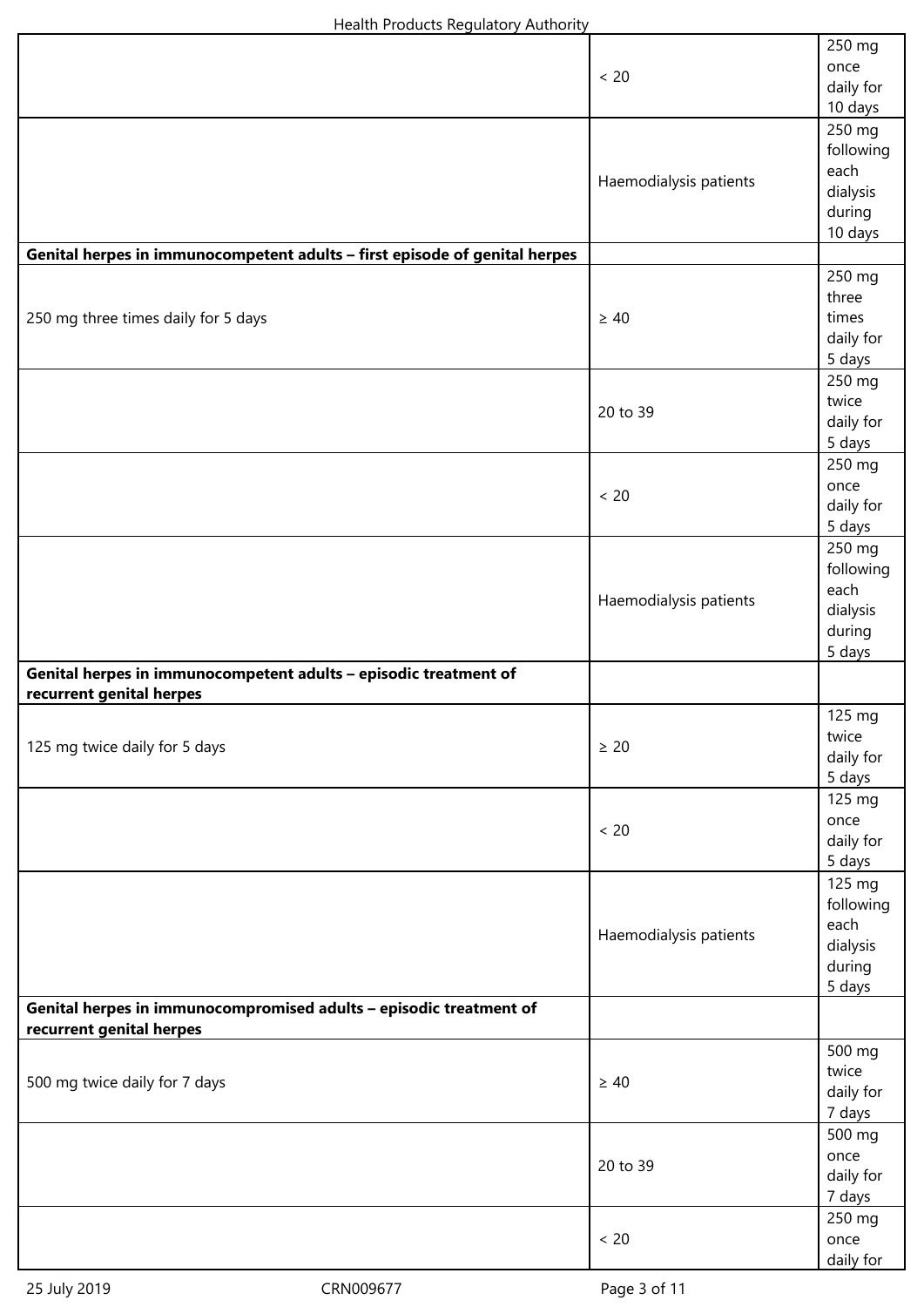|                                                                     |                        | 7 days                                                      |
|---------------------------------------------------------------------|------------------------|-------------------------------------------------------------|
|                                                                     | Haemodialysis patients | 250 mg<br>following<br>each<br>dialysis<br>during<br>7 days |
| Suppression of recurrent genital herpes in immunocompetent adults   |                        |                                                             |
| 250 mg twice daily                                                  | $\geq 40$              | 250 mg<br>twice<br>daily                                    |
|                                                                     | 20 to 39               | 125 mg<br>twice<br>daily                                    |
|                                                                     | < 20                   | 125 mg<br>once daily                                        |
|                                                                     | Haemodialysis patients | 125 mg<br>following<br>each<br>dialysis                     |
| Suppression of recurrent genital herpes in immunocompromised adults |                        |                                                             |
| 500 mg twice daily                                                  | $\geq 40$              | 500 mg<br>twice<br>daily                                    |
|                                                                     | 20 to 39               | 500 mg<br>once daily                                        |
|                                                                     | < 20                   | 250 mg<br>once daily                                        |
|                                                                     | Haemodialysis patients | 250 mg<br>following<br>each<br>dialysis                     |

# Patients with renal impairment on haemodialysis

Since 4 h haemodialysis resulted in up to 75% reduction in plasma penciclovir concentrations, famciclovir should be administered immediately following dialysis. The recommended dose regimens for haemodialysis patients are included in Table 1.

#### Patients with hepatic impairment

No dose adjustment is required in patients with mild or moderate hepatic impairment. No data are available for patients with severe hepatic impairment (see sections 4.4 and 5.2).

#### Elderly ( $\geq 65$  years)

Dose modification is not required unless renal function is impaired.

#### Paediatric population:

The safety and efficacy of famciclovir in children and adolescents aged less than 18 years have not been established. Currently available data are described in sections 5.1 and 5.2.

#### Method of administration

Famvir can be taken without regard to meals (see section 5.2).

#### **4.3 Contraindications**

Hypersensitivity to the active substance or to any of the excipients listed in section 6.1. Hypersensitivity to penciclovir.

# **4.4 Special warnings and precautions for use**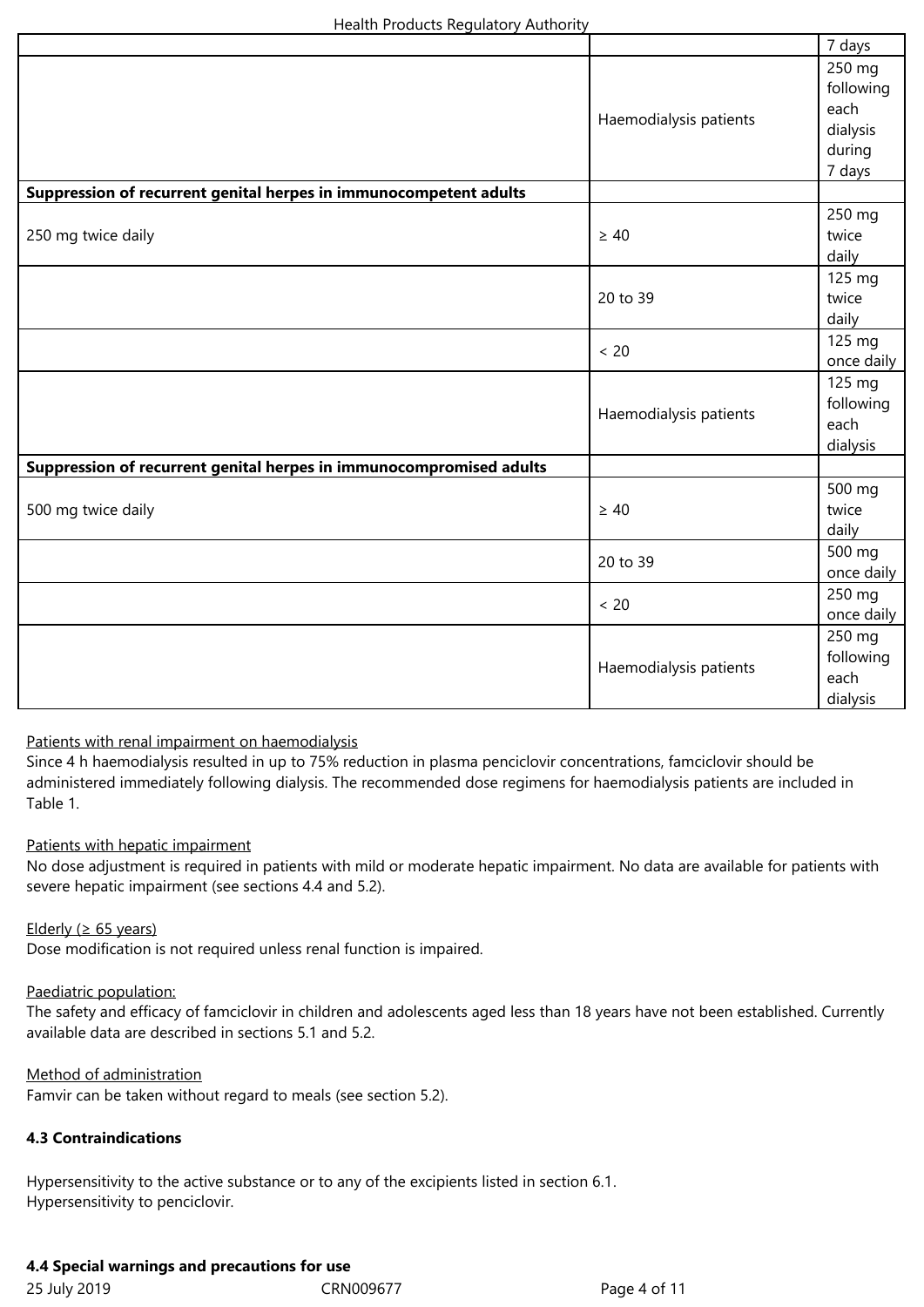#### Health Products Regulatory Authority

#### Use in patients with renal impairment

In patients with impaired renal function dose adjustment is necessary (see sections 4.2 and 4.9).

#### Use in patients with hepatic impairment

Famciclovir has not been studied in patients with severe hepatic impairment.Conversion of famciclovir to its active metabolite penciclovir may be impaired in these patients resulting in lower penciclovir plasma concentrations, and thus a decrease of efficacy of famciclovir may occur.

#### Use for zoster treatment

Clinical response should be closely monitored, particularly in immunocompromised patients. Consideration should be given to intravenous antiviral therapy when response to oral therapy is considered insufficient.

Patients with complicated herpes zoster, i.e. those with visceral involvement, disseminated zoster, motor neuropathies, encephalitis and cerebrovascular complications should be treated with intravenous antiviral therapy. Moreover, immunocompromised patients with ophthalmic zoster or those with a high risk for disease dissemination and visceral organ involvement should be treated with intravenous antiviral therapy.

#### Transmission of genital herpes

Patients should be advised to avoid intercourse when symptoms are present even if treatment with an antiviral has been initiated. During suppressive treatment with antiviral agents, the frequency of viral shedding is significantly reduced. However, transmission is still possible. Therefore, in addition to therapy with famciclovir, it is recommended that patients use safer sex practices.

#### **Other**

Patients with rare hereditary problems of galactose intolerance, the Lapp lactase deficiency or glucose-galactose malabsorption should not take the medicinal product.

# **4.5 Interaction with other medicinal products and other forms of interactions**

Effects of other medicinal products on famciclovir No clinically significant interactions have been identified.

Concurrent use of probenecid may result in increased plasma concentrations of penciclovir, the active metabolite of famciclovir, by competing for elimination.

Therefore, patients receiving famciclovir at a dose of 500 mg three times daily co-administered with probenecid, should be monitored for toxicity. If patients experience severe dizziness, somnolence, confusion or other central nervous system disturbances, a dose reduction of famciclovir to 250 mg three times daily may be considered.

Famciclovir needs aldehyde oxidase to be converted into penciclovir, its active metabolite. Raloxifen has been shown to be a potent inhibitor of this enzyme *in vitro*. Co-administration of raloxifene could affect the formation of penciclovir and thus the efficacy of famciclovir. When raloxifen is co-administered with famciclovir the clinical efficacy of the antiviral therapy should be monitored.

# **4.6 Fertility, pregnancy and lactation**

# Women of child-bearing potential

There are no data supporting any special recommendations in women of child-bearing potential. Patients with genital herpes should be advised to avoid intercourse when symptoms are present even if treatment has been initiated. It is recommended that patients use safer sex practice (see section 4.4).

# **Pregnancy**

There is a limited amount of data (less than 300 pregnancy outcomes) from the use of famciclovir in pregnant women. Based on these limited amounts of information, the cumulative analysis of both prospective and retrospective pregnancy cases did not provide evidence indicating that the product causes any specific foetal defect or congenital anomaly. Animal studies have not shown any embryotoxic or teratogenic effects with famciclovir or penciclovir (the active metabolite of famciclovir). Famciclovir should only be used during pregnancy when the potential benefits of treatment outweigh the potential risks.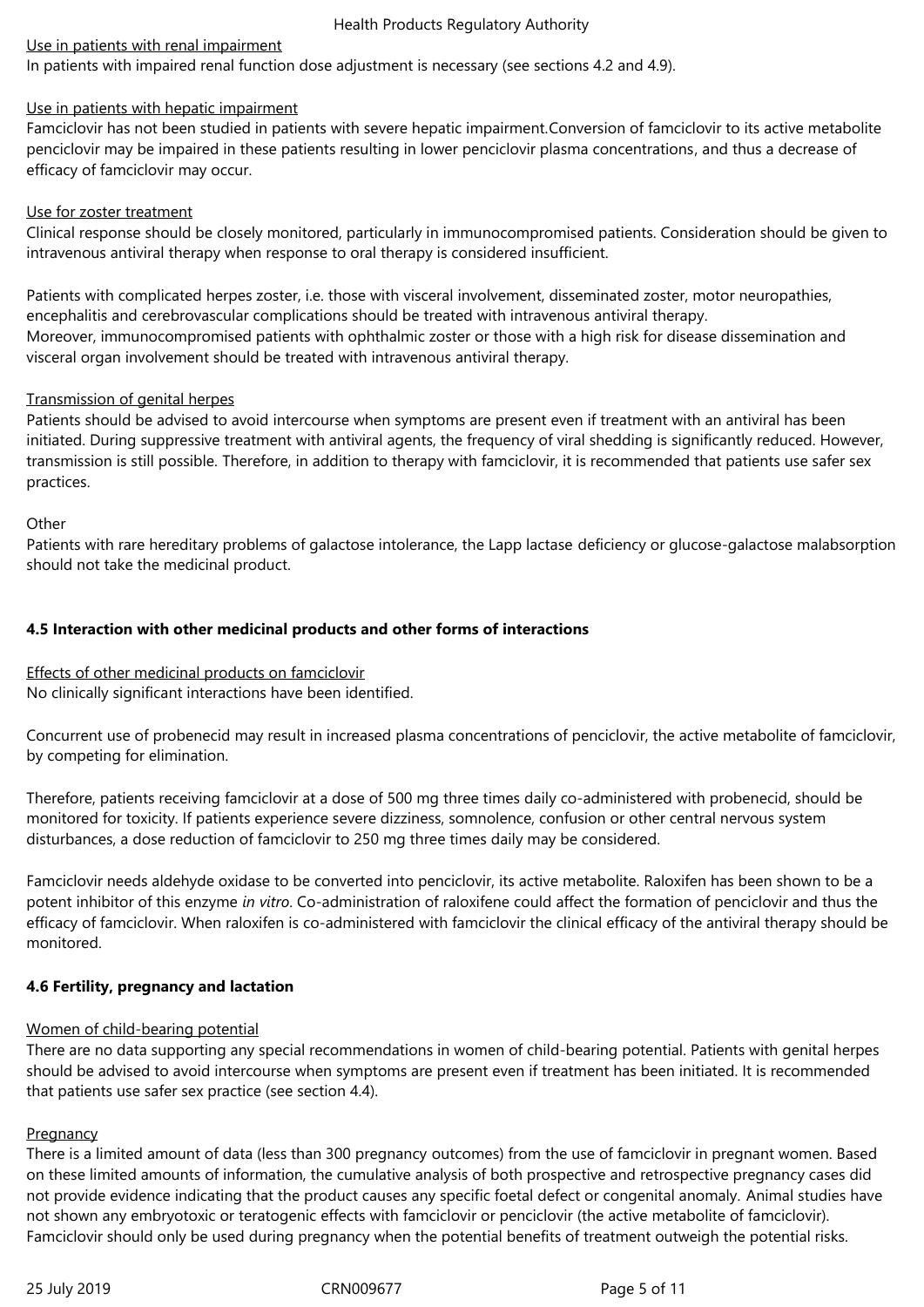#### Breast-feeding

It is unknown whether famciclovir is excreted in human breast milk. Animal studies have shown excretion of penciclovir in breast milk. If the woman's condition mandates treatment with famciclovir, discontinuation of breast-feeding may be considered.

# **Fertility**

Clinical data do not indicate an impact of famciclovir on male fertility following long-term treatment at an oral dose of 250 mg twice daily (see section 5.3).

#### **4.7 Effects on ability to drive and use machines**

No studies on the effects on the ability to drive and use machines have been performed. However, patients who experience dizziness, somnolence, confusion or other central nervous system disturbances while taking Famvir should refrain from driving or operating machinery.

#### **4.8 Undesirable effects**

Headache and nausea have been reported in clinical studies. These were generally mild or moderate in nature and occurred at a similar incidence in patients receiving placebo treatment. All other adverse reactions were added during postmarketing.

The pooled global placebo or active controlled clinical trials (n=2326 for Famvir arm) were retrospectively reviewed to obtain a frequency category for all adverse reactions mentioned below. The following table specifies the estimated frequency of adverse reactions based on all the spontaneous reports and literature cases that have been reported for Famvir since its introduction to the market.

Adverse reactions (Table 2) are ranked under headings of frequency, using the following convention: very common ( $\geq$  1/10); common (≥ 1/100 to < 1/10); uncommon (≥ 1/1,000 to < 1/100); rare (≥ 1/10,000 to < 1/1,000); very rare (< 1/10,000), not known (cannot be estimated from available data).

# **Table 2 Adverse reactions from clinical trials and post-marketing spontaneous reports**

| <b>Blood and lymphatic system disorders</b>                                          |              |                                                                                                    |
|--------------------------------------------------------------------------------------|--------------|----------------------------------------------------------------------------------------------------|
|                                                                                      | Rare:        | Thrombocytopenia.                                                                                  |
| <b>Psychiatric disorders</b>                                                         |              |                                                                                                    |
|                                                                                      | Uncommon:    | Confusional state (predominantly in the elderly).                                                  |
|                                                                                      | Rare:        | Hallucinations.                                                                                    |
| Nervous system disorders                                                             |              |                                                                                                    |
|                                                                                      | Very common: | Headache.                                                                                          |
|                                                                                      | Common:      | Dizziness.                                                                                         |
|                                                                                      | Uncommon     | Somnolence (predominantly in the elderly).                                                         |
|                                                                                      | Not known    | Seizure*.                                                                                          |
| <b>Cardiac disorders</b><br>Rare: Palpitations.<br><b>Gastrointestinal disorders</b> |              |                                                                                                    |
|                                                                                      | Common:      | Nausea, vomiting, abdominal pain, diarrhoea.                                                       |
| <b>Hepatobiliary disorders</b>                                                       |              |                                                                                                    |
|                                                                                      | Common:      | Abnormal liver function tests.                                                                     |
|                                                                                      | Rare:        | Cholestatic jaundice.                                                                              |
| Immune system disorders                                                              |              |                                                                                                    |
|                                                                                      | Not known    | Anaphylactic shock*, anaphylactic reaction*.                                                       |
| Skin and subcutaneous tissue disorders                                               |              |                                                                                                    |
|                                                                                      | Common:      | Rash, pruritus.                                                                                    |
|                                                                                      | Uncommon:    | Angioedema (e.g. face oedema, eyelid oedema, periorbital<br>oedema, pharyngeal oedema), urticaria. |
|                                                                                      | Not known    | Serious skin reactions* (e.g. erythema multiforme,                                                 |
| 25 July 2019                                                                         | CRN009677    | Page 6 of 11                                                                                       |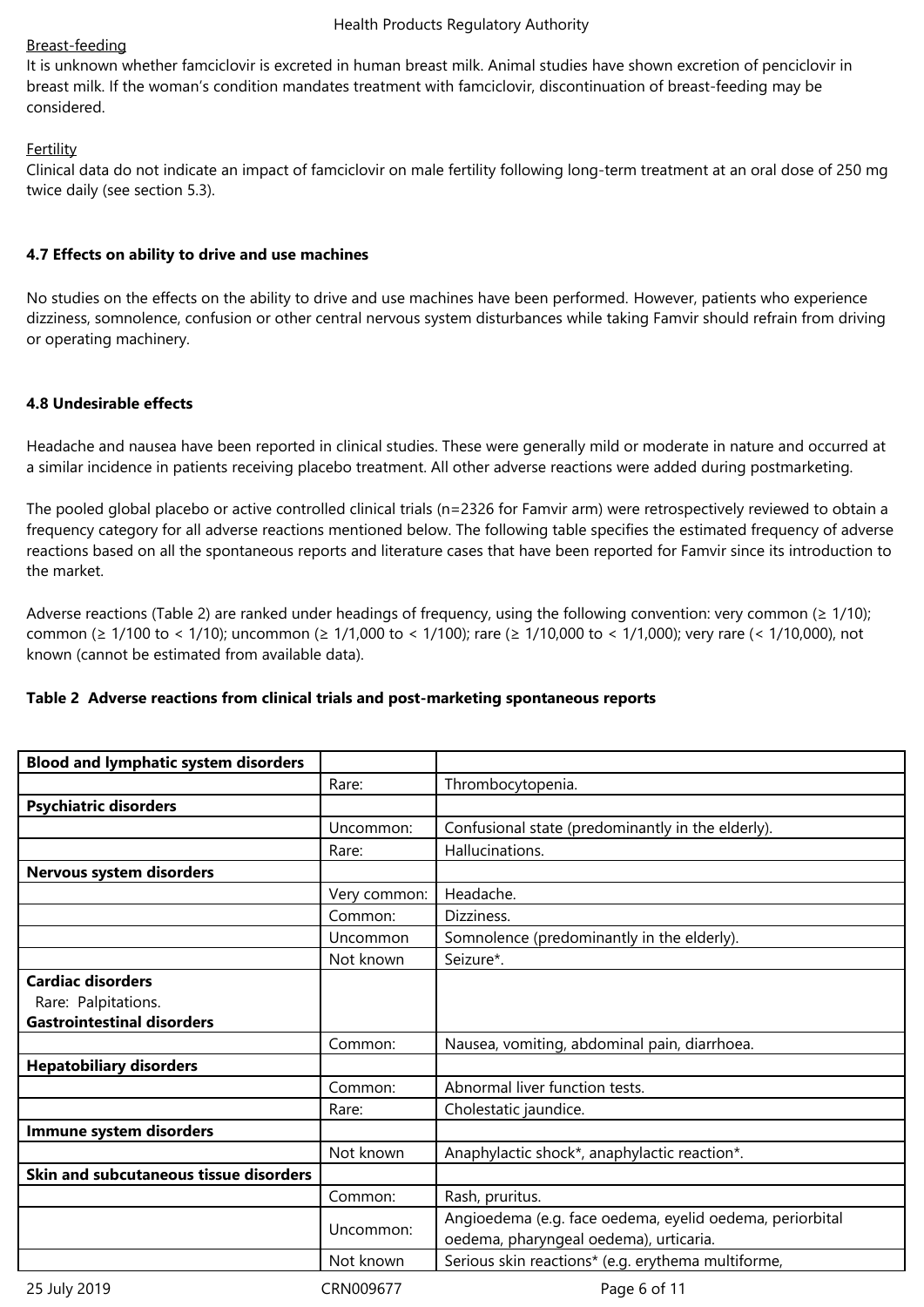\*Adverse drug reactions reported from post-marketing experience with Famvir via spontaneous case reports and literature cases which have not been reported in clinical trials. Because these adverse drug reactions have been reported voluntarily from a population of uncertain size, it is not possible to reliably estimate their frequency. Frequency is therefore listed as "not known".

Overall, adverse reactions reported from clinical studies with immunocompromised patients were similar to those reported in the immunocompetent population. Nausea, vomiting and abnormal liver function tests were reported more frequently, especially at higher doses.

#### **Reporting of suspected adverse reactions**

Reporting suspected adverse reactions after authorisation of the medicinal product is important. It allows continued monitoring of the benefit/risk balance of the medicinal product. Healthcare professionals are asked to report any suspected adverse reactions via HPRA Pharmacovigilance, Earlsfort Terrace, IRL - Dublin 2; Tel: +353 1 6764971; Fax: +353 1 6762517. Website: www.hpra.ie; E-mail: medsafety@hpra.ie.

#### **4.9 Overdose**

Overdos[e experience](http://www.hpra.ie/) with fa[mciclovir is limited. In](mailto:medsafety@hpra.ie) the event of an overdose supportive and symptomatic therapy should be given as appropriate. Acute renal failure has been reported rarely in patients with underlying renal disease where the famciclovir dose has not been appropriately reduced for the level of renal function. Penciclovir is dialysable; plasma concentrations are reduced by approximately 75% following 4 h haemodialysis.

#### **5 PHARMACOLOGICAL PROPERTIES**

#### **5.1 Pharmacodynamic properties**

Pharmacotherapeutic group: Nucleosides and nucleotides excluding reverse transcriptase inhibitors, ATC code: J05AB09

#### *Mechanism of action*

Famcicloviris the oral prodrug of penciclovir. Famciclovir is rapidly converted *in vivo* into penciclovir, which has *in vitro* activity against herpes simplex viruses (HSV types 1 and 2), varicella zoster virus (VZV), Epstein-Barr virus and cytomegalovirus.

The antiviral effect of orally administered famciclovirhas been demonstrated in several animal models: this effect is due to *in vivo* conversion to penciclovir. In virus-infected cells the viral thymidine kinase (TK) phosphorylates penciclovir to a monophosphate form that, in turn, is converted to penciclovir triphosphate by cellular kinases. This triphosphate inhibits viral DNA chain elongation by competitive inhibition with deoxyguanosine triphosphate for incorporation into the growing viral DNA, thus halting virus replication of viral DNA. Penciclovir triphosphate has an intracellular half-life of 10 hours in HSV-1-, 20 hours in HSV-2- and 7 hours in VZV-infected cells grown in culture. In uninfected cells treated with penciclovir, concentrations of penciclovir-triphosphate are only barely detectable. Hence the probability of toxicity to mammalian host cells is low and uninfected cells are unlikely to be affected by therapeutic concentrations of penciclovir.

#### *Resistance*

Like aciclovir, penciclovir resistance is associated with mutations principally in the thymidine kinase (TK) gene resulting in deficiency or altered substrate specificity of this enzyme, and to a much lesser extent in the DNA polymerase gene. Most aciclovir-resistant HSV and VZV clinical isolates are also resistant to penciclovir, but cross-resistance is not universal

Results from 11 worldwide clinical studies involving penciclovir (topical or intravenous formulations) or famciclovir in immunocompetent or immunocompromised patients, including studies of up to 12 months treatment with famciclovir, have shown a small overall frequency of penciclovir resistant isolates: 0.2% (2/913) in immunocompetent patients and 2.1% (6/288) in immunocompromised patients. The resistant isolates were mostly found at the start of treatment or in a placebo group, with resistance occurring on or after treatment with famciclovir or penciclovir only in two immunocompromised patients.

#### *Clinical efficacy*

In placebo-controlled and active-controlled studies both in immunocompetent and immunocompromised patients with uncomplicatedherpes zoster, famciclovir was effective in the resolution of lesions. In an active-controlled clinical study, famciclovir was shown to be effective in the treatment of ophthalmic zoster in immunocompetent patients.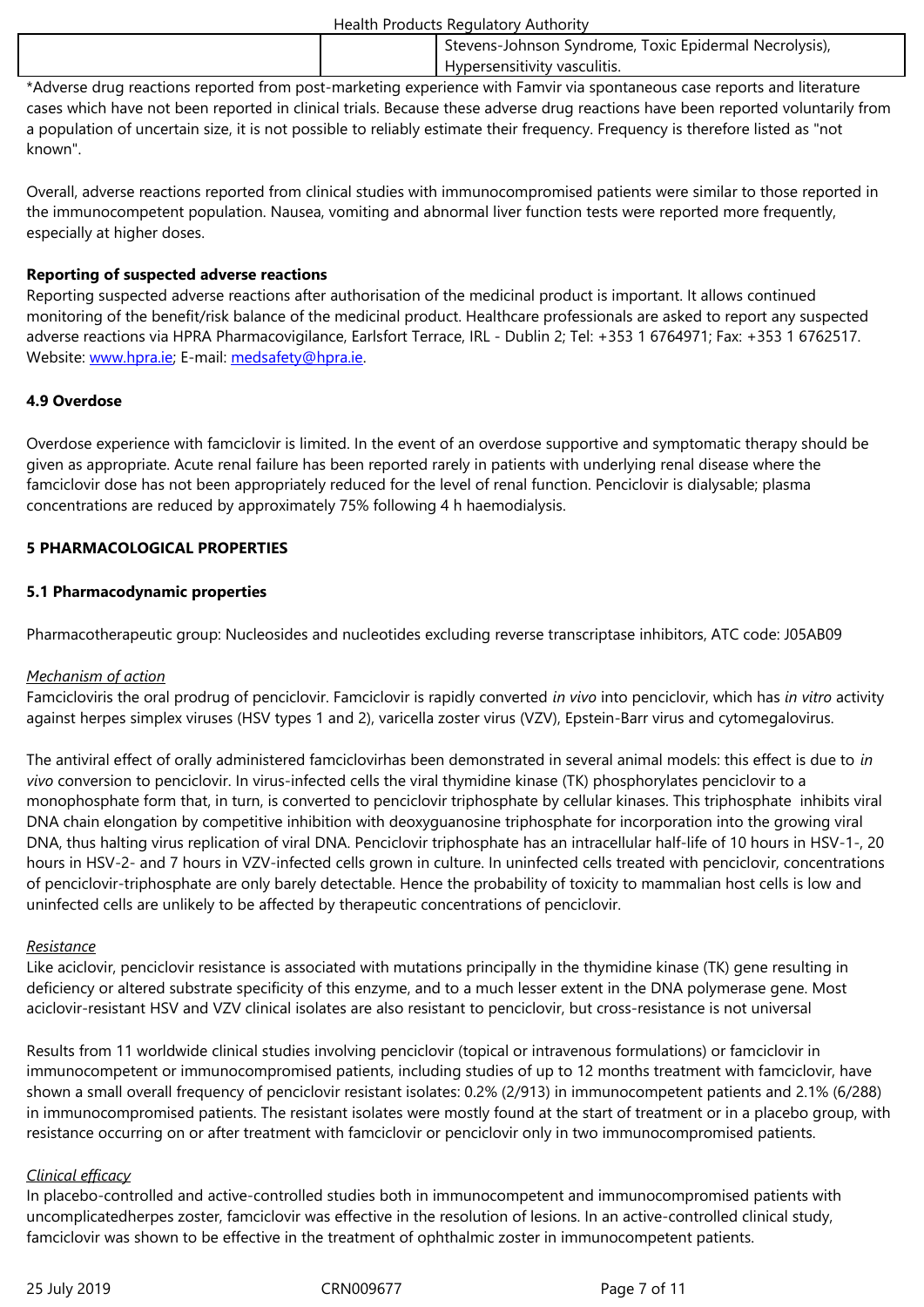#### Health Products Regulatory Authority

Efficacy of famciclovir in immunocompetent patients with first episode of genital herpes was shown in three active-controlled studies. Two placebo-controlled studies in immunocompetent patients and one-active controlled study in HIV-infected patients with recurrent genital herpes showed that famciclovir was effective.

Two placebo-controlled 12-month studies in immunocompetent patients with recurrent genital herpes showed that famciclovir-treated patients had a significant reduction of recurrences as compared to placebo-treated patients. Placebo-controlled and uncontrolled studies of up to 16 weeks duration showed that famciclovir was effective in the suppression of recurrent genital herpes in HIV-infected patients; the placebo-controlled study showed that famciclovir significantly decreased the proportion of days of both symptomatic and asymptomatic HSV shedding.

#### *Paediatric population*

FamciclovirF experimental oral granules were evaluated in 169 paediatric patients 1 month to ≤12 years of age. One hundred of these patients were 1 to ≤12 years of age and were treated with famciclovir oral granules (doses ranged from 150 mg to 500 mg) either twice (47 patients with herpes simplex virus infections) or three times (53 patients with chickenpox) daily for 7 days. The remaining 69 patients (18 patients 1 to ≤12 months, 51 patients 1 to ≤12 years) participated in single-dose pharmacokinetic and safety studies using famciclovir oral granules (doses ranged from 25 mg to 500 mg). Famciclovir weight-based doses were selected to provide penciclovir systemic exposures similar to the penciclovir systemic exposures observed in adults after administration of 500 mg famciclovir. None of these studies comprised a control group; therefore a conclusion on the efficacy of the investigated regimens is not possible. The safety profile was similar to that seen in adults. However, systemic drug exposure in infants < 6 months of age was low, thus precluding any assessment of famciclovir's safety in this age group.

#### **5.2 Pharmacokinetic properties**

#### General characteristics

#### *Absorption*

Famciclovir is the oral prodrug of the antivirally active compound penciclovir. Following oral administration, famciclovir is rapidly and extensively absorbed and converted to penciclovir. Bioavailability of penciclovir after oral administration of famciclovir was 77%. Mean peak plasma concentration of penciclovir, following a 125 mg, 250 mg, 500 mg and 750 mg oral dose of famciclovir, was 0.8 microgram/ml, 1.6 micrograms/ml, 3.3 micrograms/ml and 5.1 micrograms/ml, respectively, and occurred at a median time of 45 minutes post-dose.

Plasma concentration-time curves of penciclovir are similar following single and repeat (t.i.d. and b.i.d.) dosing, indicating that there is no accumulation of penciclovir on repeated dosing with famciclovir.

The extent of systemic availability (AUC) of penciclovir from oral famciclovir is unaffected by food.

#### *Distribution*

Penciclovir and its 6-deoxy precursor are poorly (< 20%) bound to plasma proteins.

#### *Metabolism and elimination*

Famciclovir is eliminated principally as penciclovir and its 6-deoxy precursor, which are excreted in urine. No unchanged famciclovir has been detected in urine. Tubular secretion contributes to the renal elimination of penciclovir.

The terminal plasma half-life of penciclovir after both single and repeat dosing with famciclovir was approximately 2 hours.

Evidence from preclinical studies has shown no potential for induction of cytochrome P450 enzymes and inhibition of CYP3A4.

#### Characteristics in special populations

# *Patients with herpes zoster infection*

Uncomplicated herpes zoster infection does not significantly alter the pharmacokinetics of penciclovir measured after the oral administration of famciclovir. The terminal plasma half-life of penciclovir in patients with herpes zoster was 2.8 h and 2.7 h, respectively, after single and repeated dosing of famciclovir.

#### *Subjects with renal impairment*

The apparent plasma clearance, renal clearance, and plasma elimination rate constant of penciclovir decreased linearly with reductions in renal function, both after single and repeated dosing. Dose adjustment is necessary in patients with renal impairment (see section 4.2).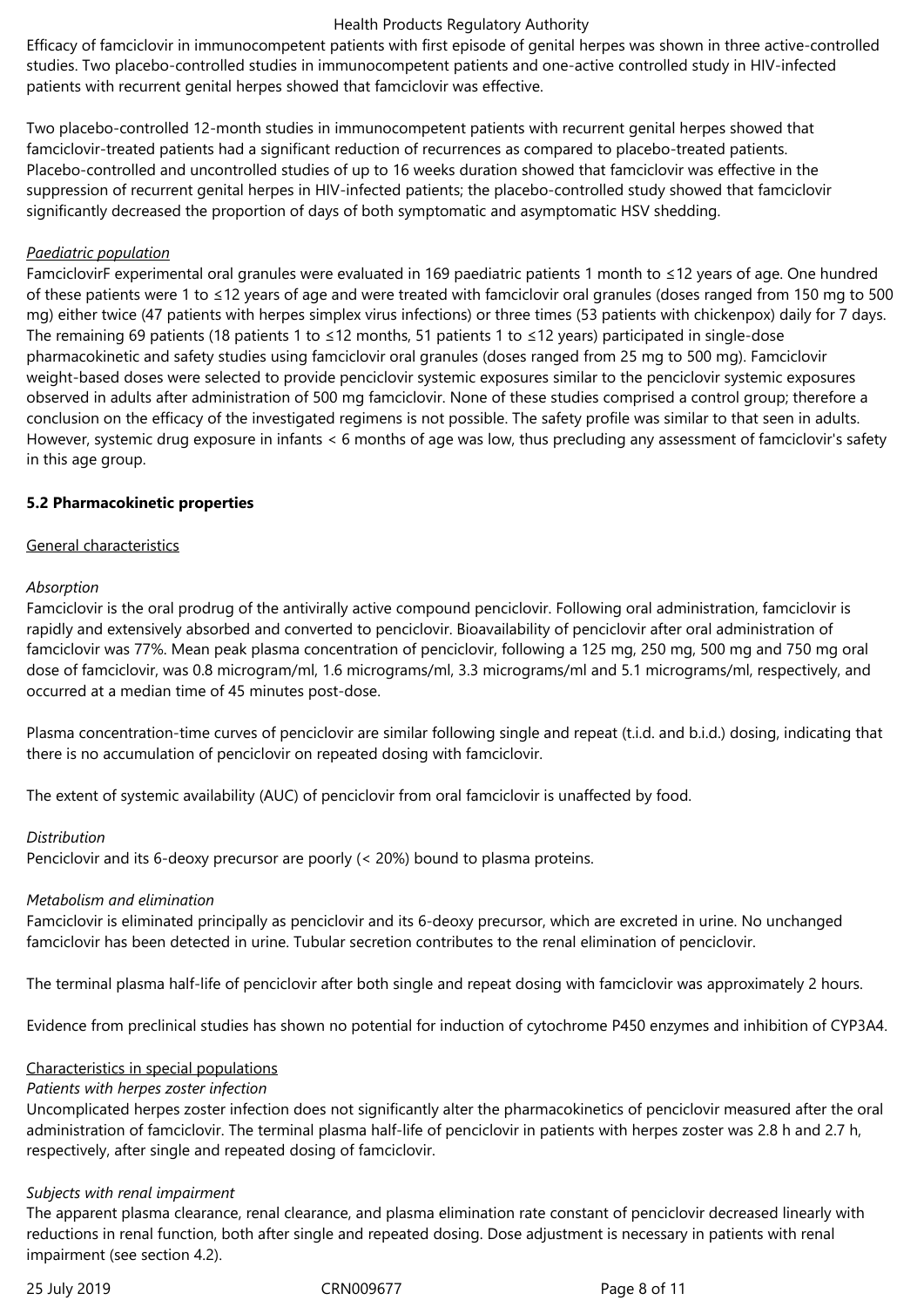## *Subjects with hepatic impairment*

Mild and moderate hepatic impairment had no effect on the extent of systemic availability of penciclovir following oral administration of famciclovir. No dose adjustment is recommended for patients with mild and moderate hepatic impairment (see sections 4.2 and 4.4). The pharmacokinetics of penciclovir have not been evaluated in patients with severe hepatic impairment. Conversion of famciclovir to the active metabolite penciclovir may be impaired in these patients resulting in lower penciclovir plasma concentrations, and thus possibly a decrease of efficacy of famciclovir.

#### *Paediatric population*

Repeated oral dosing of famciclovir (250 or 500 mg three times daily) to paediatric patients (6-11 years) infected with hepatitis B did not have a notable effect on the pharmacokinetics of penciclovir compared to single dose data. There was no accumulation of penciclovir.In children (1-12 years) with herpes simplex virus infection or chickenpox given single oral doses of famciclovir (see section 5.1), the apparent clearance of penciclovir increased with body weight in a nonlinear manner. The plasma elimination half-life of penciclovir tended to decrease with decreasing age, from an average of 1.6 hours in the patients aged 6-12 years to 1.2 hours in patients aged 1-<2 years.

#### *Elderly (≥ 65 years)*

Based on cross-study comparisons, the mean penciclovir AUC was about 30% higher and penciclovir renal clearance about 20% lower after oral administration of famciclovir in older volunteers (65‑79 years) compared to younger volunteers. Partly this difference may be due to differences in renal function between the two age groups. No dose adjustment based on age is recommended unless renal function is impaired (see section 4.2).

#### *Gender*

Small differences in renal clearance of penciclovir between females and males have been reported and were attributed to gender differences in renal function. No dose adjustment based on gender is recommended.

# **5.3 Preclinical safety data**

#### General toxicity

Studies on safety pharmacology and repeated dose toxicity reveal no special hazard for humans.

# Genotoxicity

Famciclovir was not found to be genotoxic in a comprehensive battery of *in vivo* and *in vitro* tests designed to detect gene mutation, chromosomal damage and repairable damage to DNA. Penciclovir, in common with other substances of this class, has been shown to cause mutations/chromosomal, aberrations in human lymphocytes and in the L5178Y mouse lymphoma assay at concentrations at least 25-fold to 100-fold, respectively higher than the maximum concentration reached in human plasma after a single oral famciclovir dose of 1500 mg. Penciclovir was negative in the bacterial Ames test and there was no evidence of increased DNA repair *in vitro*.

Penciclovir caused an increased incidence of micronuclei in mouse bone marrow in vivo when administered intravenously at doses highly toxic to bone marrow ( $\geq 500$  mg/kg corresponding to  $\geq 810$  times the maximum human dose based on body surface area conversion).

#### **Carcinogenicity**

At high doses in female rats, there was an increased incidence of mammary adenocarcinoma, a tumour commonly observed in the strain of rats used in the carcinogenicity study. There was no effect on the incidence of neoplasia in male rats treated at doses up to 240 mg/kg/day (corresponding to a 38.4 mg/kg human equivalent dose or 1.3-fold of the highest recommended total daily dose of 1500 mg famciclovir or a patient of 50 kg body weight) or in mice of either sex at doses up to 600 mg/kg/day (correspondingto a 48 mg/kg human equivalent dose or 1.6-fold of the highest recommended total daily dose).

#### Reproductive toxicity

Impaired fertility (including histopathological changes in the testis, altered sperm morphology, reduced sperm concentration and motility, and reduced fertility) was observed in male rats after 10 weeks of dosing at 500 mg/kg/day (corresponding to a 80 mg/kg human equivalent dose or 2.7-fold ofthe highest recommended total daily dose). Furthermore, testicular toxicity was noted in the general toxicity studies. This finding was reversible and has also been observed with other substances of this class. Animal studies did not indicate any negative effect on female fertility at doses up to 1000 mg/kg/day (corresponding to a 160 mg/kg human equivalent dose or 5.3-fold of the highest recommended total daily dose).

Embryofetal development studies showed no evidence of adverse effects at oral doses of famciclovir andintravenous doses of penciclovir corresponding to 0.7- to 5.3- fold of the highest recommended total daily dose of famciclovir.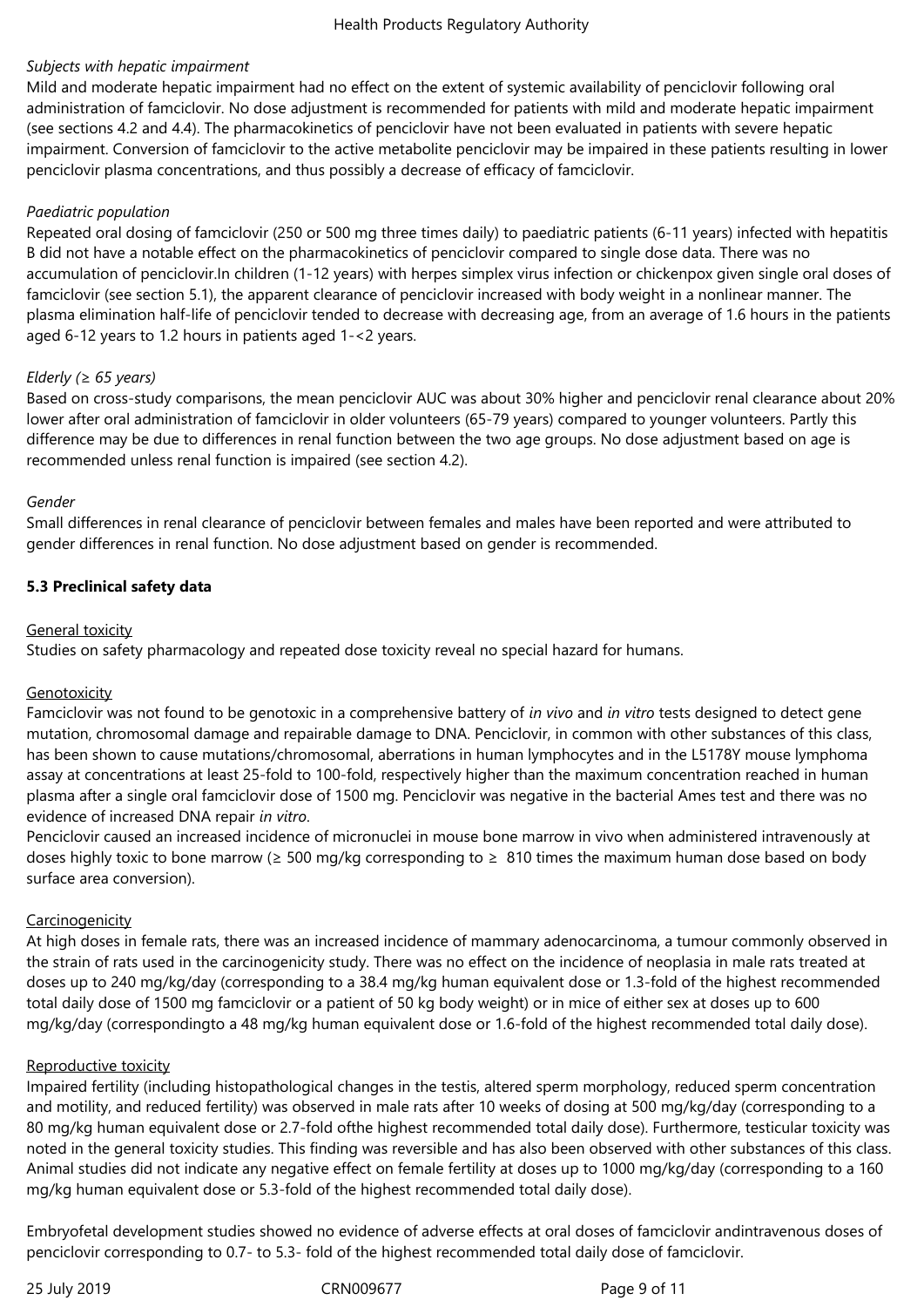#### **6 PHARMACEUTICAL PARTICULARS**

#### **6.1 List of excipients**

Tablet core: Lactose, anhydrous Sodium starch glycolate (Type A) Hydroxypropyl cellulose Magnesium stearate Tablet coat: Hypromellose Titanium dioxide (E171) Macrogol 4000 Macrogol 6000

#### **6.2 Incompatibilities**

Not applicable.

#### **6.3 Shelf life**

3 years.

#### **6.4 Special precautions for storage**

Do not store above 25ºC. Store in the original package in order to protect from moisture.

#### **6.5 Nature and contents of container**

White, opaque, PVC/PVDC/aluminium blister packs. Blister packs containing 15 tablets.

#### **6.6 Special precautions for disposal**

Any unused product or waste material should be disposed of in accordance with local requirements.

#### **7 MARKETING AUTHORISATION HOLDER**

Phoenix Labs Suite 12, Bunkilla Plaza Bracetown Business Park Clonee Co. Meath. Ireland

#### **8 MARKETING AUTHORISATION NUMBER**

#### PA1113/018/002

#### **9 DATE OF FIRST AUTHORISATION/RENEWAL OF THE AUTHORISATION**